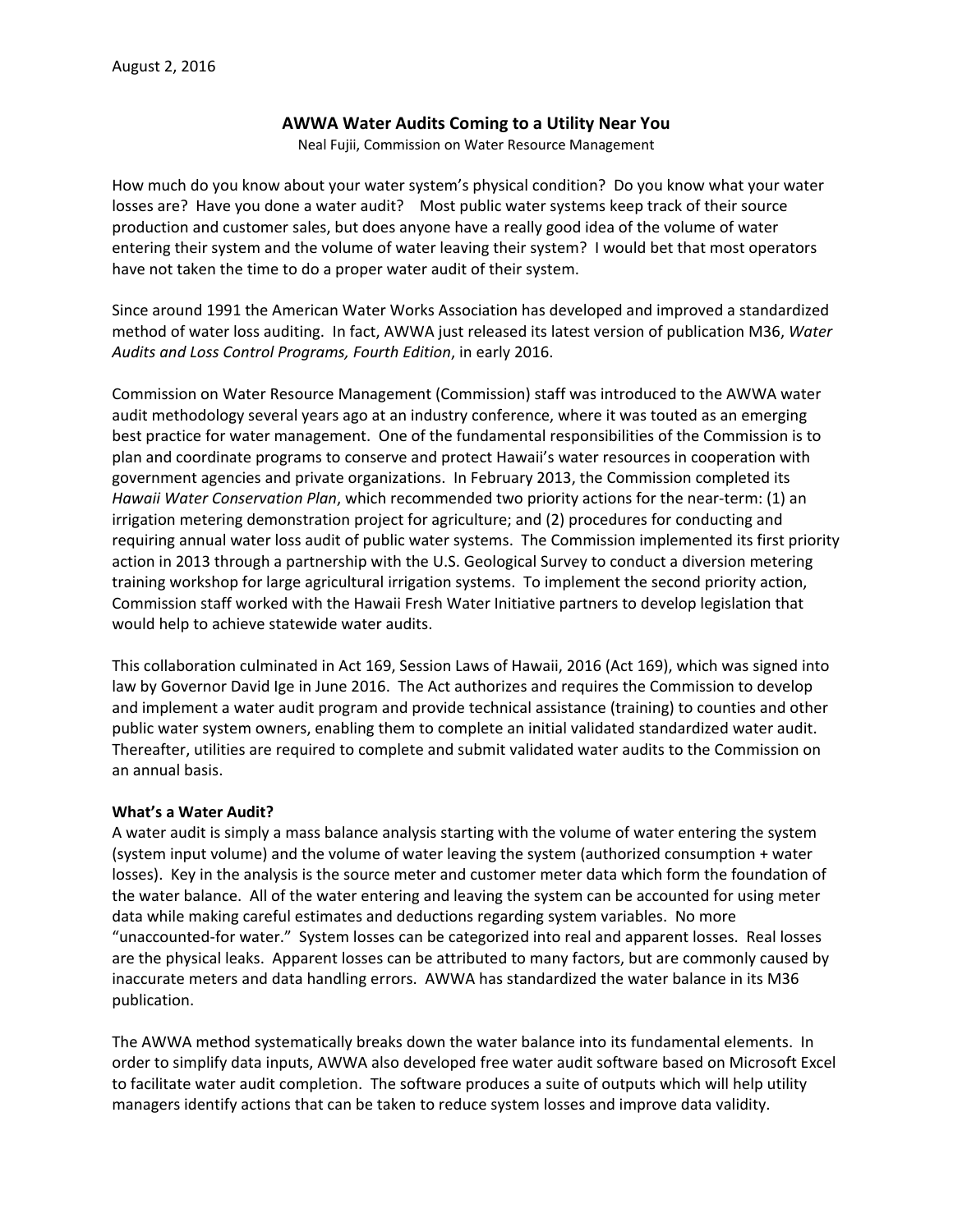Important outputs include system performance indicators, cost (in dollars) to the utility from real and apparent water losses, and prioritized action recommendations.

Water audit results are only as good as the data used in the audit – which should be validated by a qualified third‐party validator. Validated water audits will allow a utility to design a cost‐effective and data‐driven water loss control program.

### **A Growing Trend Across the U.S.**

You may have heard that in recent years water audits have become mandatory in several states across the U.S., under the authority of various regulatory agencies. These progressive states include California, Delaware, Georgia, Illinois, New Jersey, New York, Pennsylvania, Tennessee, Texas, Washington and Wisconsin – and now Hawaii. These states recognize the importance and benefits of water audits to utilities and their ratepayers through more efficient delivery of water. They also realize that the resulting loss control programs will lead to conserving water resources, thereby stretching available supplies. The Environmental Protection Agency has gotten behind water audits – most recently in California where their Drinking Water State Revolving Fund funded a statewide water audit training program. Another important aspect of water audit and loss control programs is the water‐energy nexus. Electricity is one of the highest operating costs for a water utility. By repairing leaks a utility can save a lot of money by reducing the amount of water it has to pump. In some states, drought and water shortage or scarcity have been important drivers of states' water audit requirements and programs.

#### **Benefits to a Water Utility**

Why would a utility manager want to do these water audits? He or she is probably thinking "Everything is fine with my system. I do some leak detection, most customers pay their bills and water quality is good. I have a lot of other stuff to do besides these water audits." Well, sometimes you don't really know how your system is running until you drill down and take a closer look. Do you have a meter testing program? How about leak detection? Do you know how much water is lost in hydrant testing or main breaks? Doing an AWWA water audit will help a manager better understand all of these things and more. You may be surprised at what you find and that you suddenly have the data and information to justify programs that will reduce your leaks and increase revenue. Water audits are the first step in developing a comprehensive water loss control program that will yield multiple benefits over time. Here are a few benefits to implementing a water audits loss control program:

- Save water and energy. Water audits can guide leak detection and repair. Utilities pump less water when they reduce leaks resulting in energy and money savings.
- Recover lost revenue. Water audits can inform meter testing and replacement programs. Inaccurate meters usually run slower resulting in undercharging your customer. By replacing or repairing faulty customer meters, a utility can recover revenue that was previously lost.
- Defer new source development. Successful leak detection and repair can recover a large volume of leakage and reduce overall water demand. This may help to delay new source development until a later time.
- **Become a steward of a precious resource. Utilities that proactively manage their system** demonstrate leadership in the community and responsibility for protecting our most precious natural resource.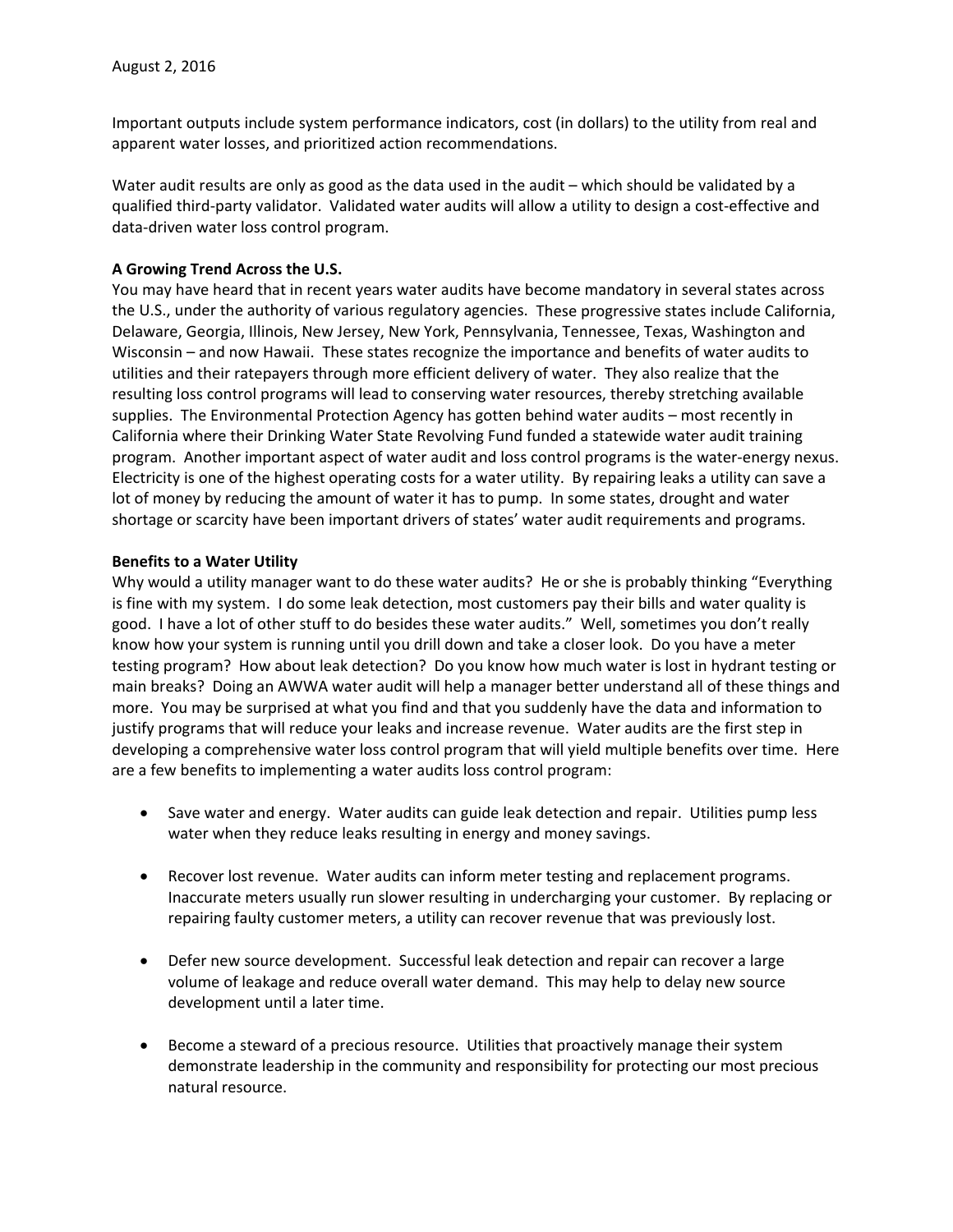### **Why is Commission Doing This?**

Public water systems (PWS) statewide deliver an estimated 250+ million gallons per day of potable water, about 90% of which is supplied by wells. It is an established fact that all drinking water systems have leaks, many of which go undetected. We estimate that very few drinking water utilities in Hawaii conduct AWWA water audits.

In 2015 the Commission began a targeted pilot program to train 15 Public Utilities Commission‐ regulated PWS on the AWWA methodology of water loss audits (at no cost to the PWS). This voluntary pilot program was comprised of three phases including an on‐site system assessment by an expert contractor. This program was well received and successful in training on the concepts of water loss audits, use of the AWWA free water audit software, and making recommendations for the utilities to improve their data validity scores and to address water losses. A post-program survey of the participants showed that most of them had a positive learning experience and all respondents would recommend the program to other utilities. This pilot program demonstrated great potential for utilities to reduce real (and apparent) losses, which would realize immediate water savings and energy savings. There is a huge opportunity statewide for utilities to begin to assess the condition of their water systems based on input and output volumes using a standardized and industry accepted methodology.

The Commission's pilot program yielded very interesting results and I would like to share just a couple of important discoveries regarding potential costs that could be recovered by utilities. Figure 1 shows the annual cost of apparent losses per connection for the 10 PWS (labeled A through J) covered under the Commission's pilot water audit program. Note that this is mainly caused by customer meter error (under-registration) where water is valued at the retail rate. There is quite a large range of annual cost, but this is something that every utility should evaluate for themselves.



Figure 1. Source: *Training Workshop and Technical Assistance Program on AWWA Water Audit Methodology and Loss Control for PUC‐Regulated Public Water Systems, Summary Report*, 2016, CWRM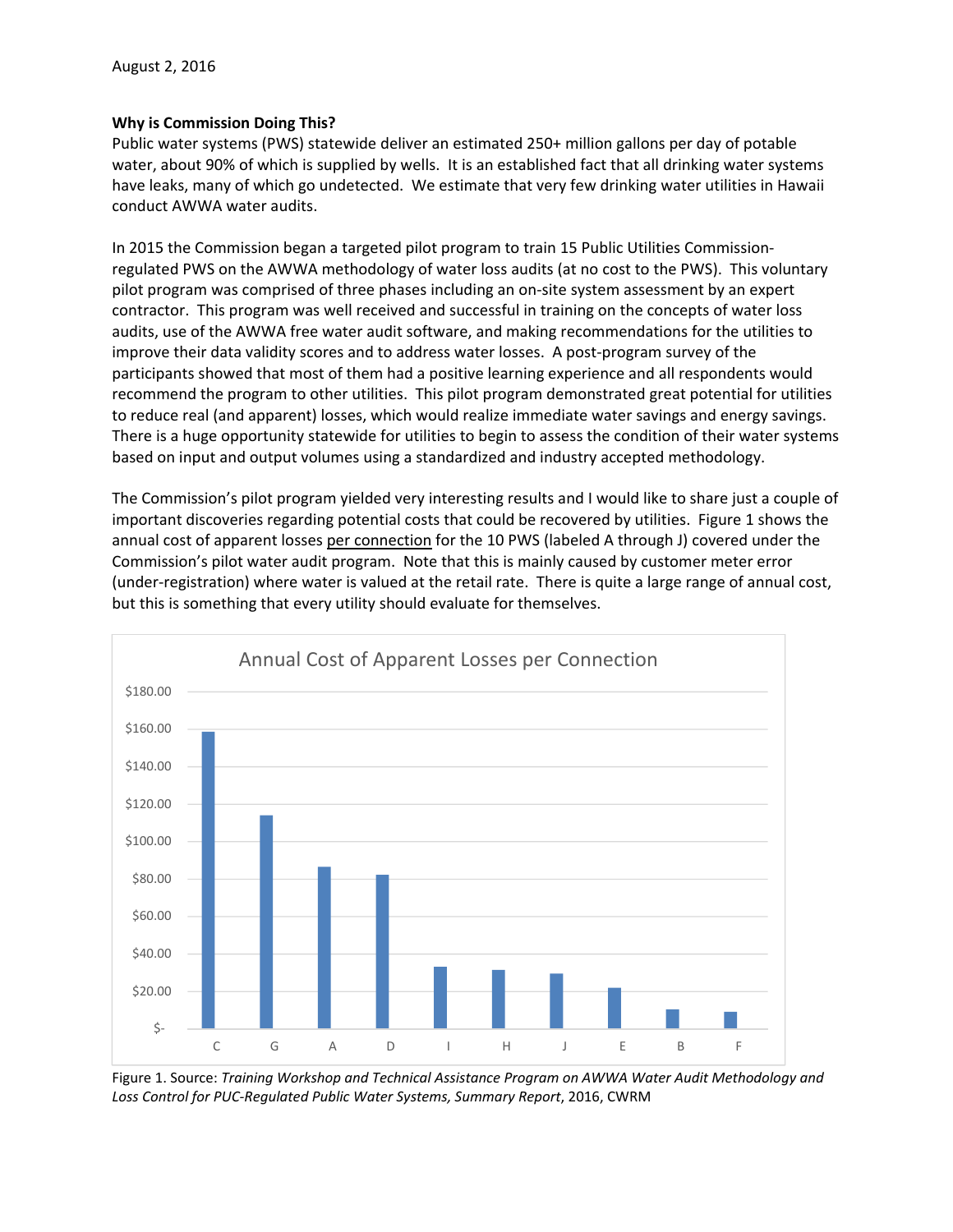Figure 2 shows the annual cost of real losses per mile of main. These are mainly a result of physical leaks and the water lost is valued at the wholesale or variable production cost of producing the water. Once again there is a large range of potential savings if leaks are addressed (note that the lighter colored bars indicate that these utilities [A and B] are classified as urban, while the others are rural).



Figure 2. Source: *Training Workshop and Technical Assistance Program on AWWA Water Audit Methodology and Loss Control for PUC‐Regulated Public Water Systems, Summary Report*, 2016, CWRM

As mentioned above, Act 169 requires the Commission to develop and implement a water audit program while providing technical assistance to the affected utilities. The county-owned public water systems are required to submit annual water audits to the Commission beginning July 1, 2018. The remaining public water systems serving a population of 1000 or more and public water systems in water management areas are required to submit annual water audits to the Commission beginning July 1, 2020. Hawaii Legislature authorized federal and private funding for this program, so the technical assistance and training will be provided free of charge to the utilities. Please visit the Hawaii State Legislature website to download and read the entire Act

(http://www.capitol.hawaii.gov/session2016/bills/GM1271\_.PDF).

# **How Will the Commission Implement This Program?**

The Commission aims to partner with the Hawaii Department of Health and other organizations to form a collaborative water loss control committee to help guide the program. These organizations may include federal, state and county agencies, water supply utilities, water utility professionals, water loss control experts, Hawaii Rural Water Association, Rural Community Assistance Corporation and the American Water Works Association‐Hawaii Section.

The Commission will hire a consultant to assist us with the water audit technical assistance and training program/project. We envision the project would be done in two phases. The first phase will focus on the county‐owned utilities and the second phase will cover the remaining utilities. The Commission will